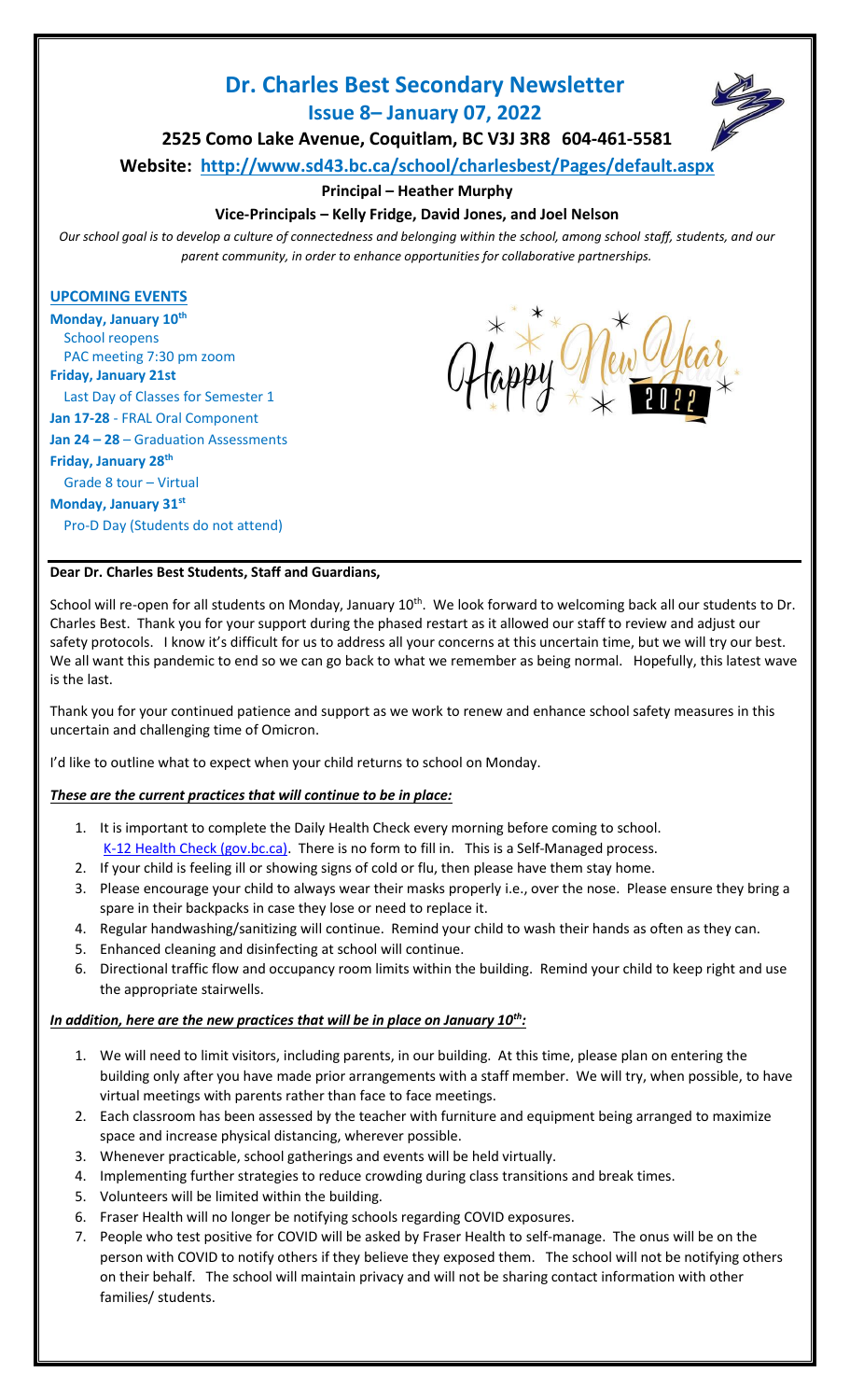#### **Updated COVID GUIDELINES – Dr Charles Best January 2022**

#### • **Entrance and Exits:**

- o Students are to access the entrance closest to their class and go directly to class.
- o Classroom doors will be opened first thing every day
- o Upon entry into the building students are expected to use hand sanitizer stations
- $\circ$  Students who start their day after Period 1 are to arrive no earlier than 10 mins before their class starts and go straight to class
- $\circ$  At end of day students are to leave campus immediately unless they are under the direct supervision of a teacher

#### • **Masks:**

- o Upon entry into the building students must wear a properly fitted mask (snug to face) which always covers nose and mouth.
- o Masks MUST always be worn when inside the building except for when students are seated and eating/drinking
- $\circ$  Students who forget their mask are to come directly to the office upon arrival to school, entering through the main doors, and will be provided with a mask.

#### • **Lunch/transition from class to class:**

- o All exterior doors will be open during transition times
- o **All students** are permitted to leave campus during their lunch block
- $\circ$  Cafeteria access will be through the outside door exit through the school door
- o Further reduced seating capacity in the cafeteria
- o Tables will be arranged so that students CANNOT sit facing each other
- $\circ$  Students MUST be seated when eating this is the ONLY time that students are to remove their mask. Students will NOT be permitted to be moving throughout the building while eating/drinking – students who are moving are not eating or drinking.
- $\circ$  Open classrooms are available for students to eat their lunch during their off block. Available Rooms for students to eat lunch are reduced to a 15-person capacity limit. **See room availability list below.**
- o Students sitting in hallways MUST be masked unless they are eating
- o Student sitting in hallways MUST not gather in group settings (i.e. facing each other)
- o Students MUST follow the correct flow of traffic:
	- Stay to the right when walking
	- Stairwells at the front of building are UP only
	- Stairwells at back of building are DOWN only

#### • **Lunch blocks – expectations, spaces and limitations when eating in classrooms**

- Students must clean up after themselves. There will be paper and cleaning solution to clean your space before and after you eat.
- When you are finished eating your lunch put your mask back on. If there are 15 students in the room, please leave the room when you are finished to allow someone else to come in.
- Students must not enter a room once that the room is at its **capacity of 15 students**.
- Students must space themselves out in the room when they are eating.
- Students must be wearing their masks when they enter and leave the rooms, they are eating in.
- If it is determined that a student is unable to follow these guidelines for eating inside the school, then they will be asked to eat their lunches outside. We understand that it is challenging given the current weather conditions, but we need everyone to do their **best** to behave in a safe and responsible manner in the building.

## **Room Availability List**

| <b>Period 2</b><br>115 |     | Cafe |     |      |      |
|------------------------|-----|------|-----|------|------|
| Period 3               |     |      |     |      |      |
| 101                    |     | 302  |     | 602  | Cafe |
| 102                    |     | 304  |     |      |      |
| 115                    |     | 306  |     |      |      |
| 117                    |     | 309  |     |      |      |
|                        |     |      |     |      |      |
| Period 4               |     |      |     |      |      |
| 307                    | 309 | 603  | 606 | Café |      |
|                        |     |      |     |      |      |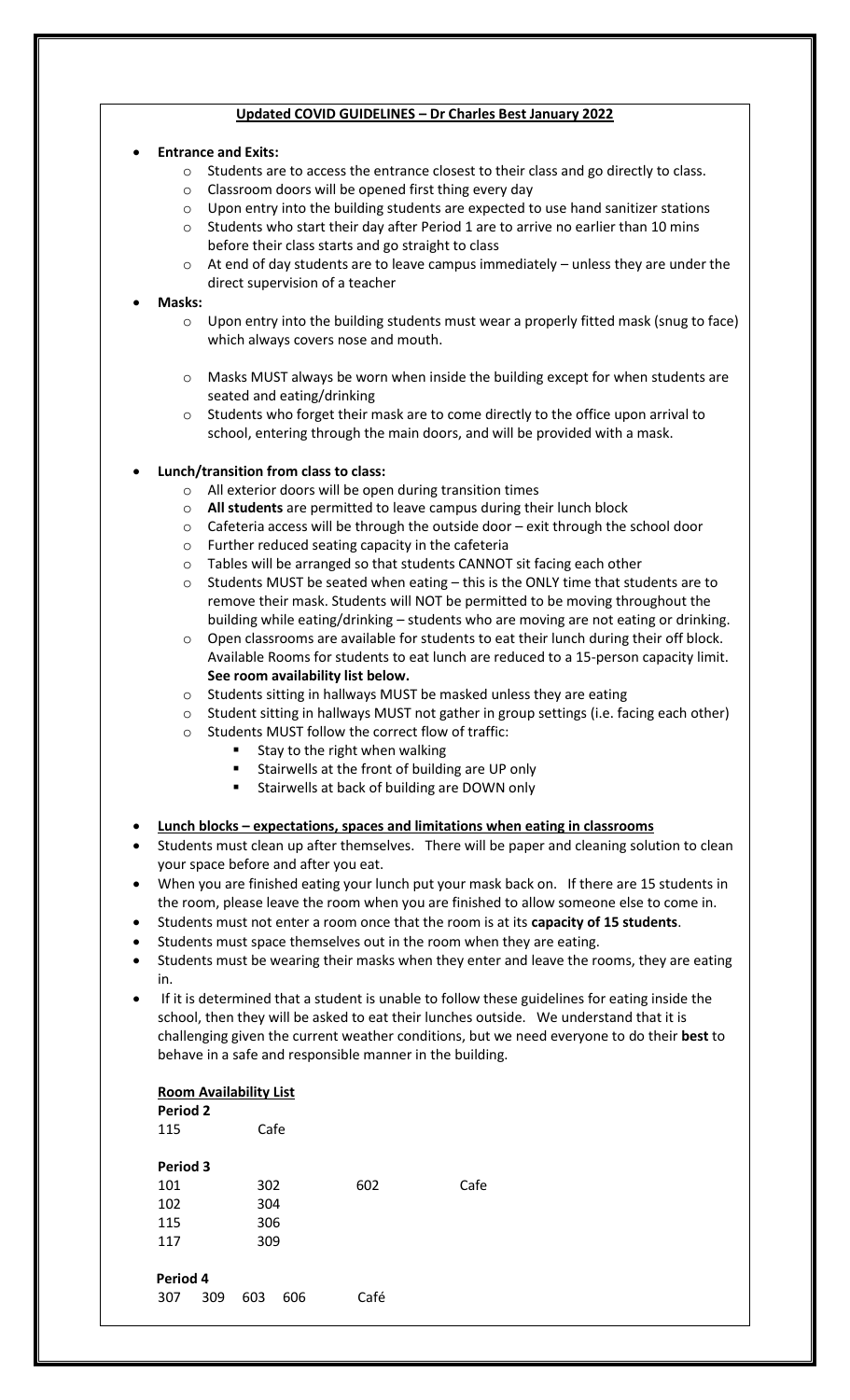#### **Youth Worker Room**

Due to COVID restrictions, as of January 10<sup>th</sup>, 2022, the Youth Worker room will have limited Capacity. We can only have 4 people in the room at any one time. Everyone in the room must be wearing a mask. Please be aware that the room will need to be more of a drop in/ out room until further notice. Sorry. As always, students who need support from Ms. Bjornson are welcome to access her services on a drop-in basis in the Youth Worker room.

#### **PINK SHIRT DAY / KIDSPORT CHARITY FUNDRAISER**

Kidsport Charity supports students in the Tri Cities who require financial assistance to play on a school or community sports team. District 43 and more specifically Terry Fox Secondary Leadership Program create a PINK SHIRT to recognize the **Anti-Bullying Campaign February 23rd** . We have included an order form for the 2021/22 SD43 PINK SHIRT for purchase. All proceeds from the sale of these pink shirts goes to the Kidsport Program. What a perfect way to support two excellent causes. Order here<https://forms.office.com/r/NJNFks5CVm>





Thank you in advance for your support. Orders must be in by Jan  $18<sup>th</sup>$  noon. Once we have the shirts delivered our Athletic Leadership students will distribute them at Best before Feb 23<sup>rd</sup>.

## **GRAD 2022**

Commencement June 22/2022. All grads must purchase the Cap & Gown Fee of \$60 by going to the school website, Quick Links, Student Fees or click here <https://sd43.schoolcashonline.com/> All outstanding required fees must be clear by Dec. 31/2021. Due to Covid we must submit our order in early February, so we are guaranteed shipment early June. Don't miss out on this wonderful event. Congrats Class of 2022!

#### **GRAD FRIENDSHIP PHOTOS** – Postponed

Each person will pay \$2 and receive a 4x6 print. \*\*Exact change only please. Each photo group requires a separate appointment. Photos will be available in 2 weeks and will be delivered to the school. Please direct any questions regarding booking to 604-294-1005 or email qvarea@lifetouch.com

#### **2022 YEAR BOOKS FOR SALE**

Under 100 left – \$55.00 Purchase at<https://sd43.schoolcashonline.com/>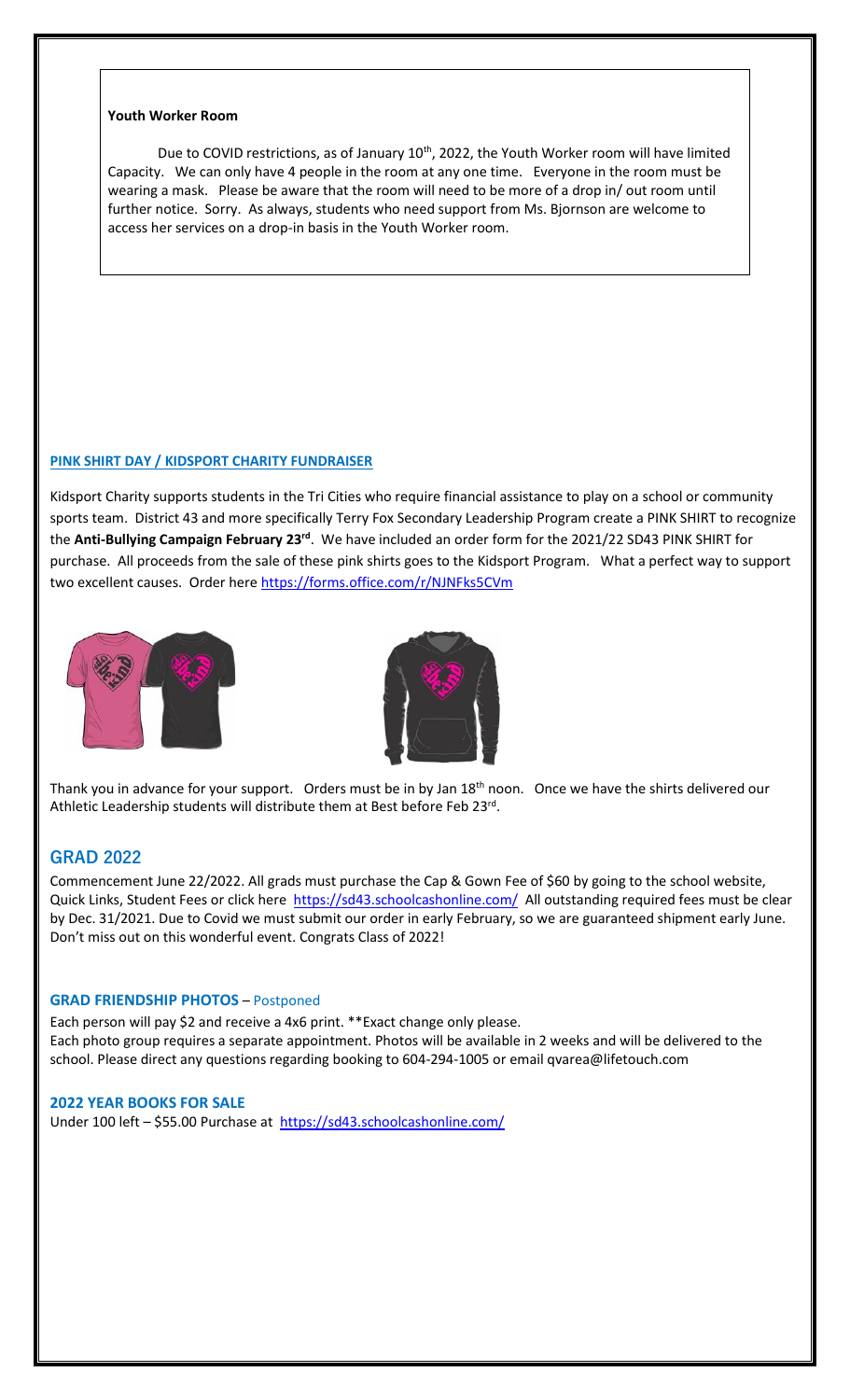| Schedule for Last Week of Sem 1 January 24-28 |                                                                                                                   |                                                                                                   |                                                           |                                                           |                                    |  |  |  |  |
|-----------------------------------------------|-------------------------------------------------------------------------------------------------------------------|---------------------------------------------------------------------------------------------------|-----------------------------------------------------------|-----------------------------------------------------------|------------------------------------|--|--|--|--|
| Date                                          | Monday 24                                                                                                         | Tuesday 25                                                                                        | Wednesday<br>26                                           | Thursday<br>27                                            | Friday<br>28                       |  |  |  |  |
| AM                                            | $9-11$ am<br><b>FRAL 12 Oral</b><br>Assessment<br>10am Gr 11<br>Course<br>Programming<br>Presentation on<br>Teams | $8:30 - 11:30$ am<br><b>Ace-it Electrical</b><br>exam<br>$9:00 - 12:00$ pm<br><b>FRAL 12 Exam</b> | 8:15am-11:15am<br>Numeracy 10<br>Assessment               | 8:15am-11:15am<br><b>Literacy 10</b><br><b>Assessment</b> | Gr 8 Virtual<br>Tour (Time<br>TBD) |  |  |  |  |
| <b>PM</b>                                     |                                                                                                                   |                                                                                                   | $12:15-3:15pm$<br><b>Literacy 12</b><br><b>Assessment</b> | Make up<br><b>Assessments</b>                             |                                    |  |  |  |  |
| <b>All DAY</b>                                | ***All Grades<br>Make up<br>Assignments/Tests                                                                     | ***All Grades<br>Make up<br>Assignments/Tests                                                     | ***All Grades<br>Make up<br>Assignments/Tests             | ***All Grades<br>Make up<br>Assignments/Tests             |                                    |  |  |  |  |

**\*\*\*Jan 24-27th Students that are not meeting course expectations are to make arrangements with their teachers to complete make up assignments and/or tests.**

# **Winter Weather Ahead!**

Schools are not routinely closed due to snow or other inclement weather conditions. All schools in School District 43 (Coquitlam) will remain OPEN, if possible, during winter weather, including snowfall.

However, on occasion, a district-wide or partial-district closure is required due to extreme weather. Partial-district closures affecting individual schools may occur due to the very different geography within our school district. If there is a partial-district closure affected schools will be identified.

The decision on schools remaining open or needing to be closed, because of extreme weather, occurs **before 6:30 a.m**. so that families can plan and make alternate arrangements.

**Any district-wide or partial-district closure will be decided and communicated by 6:30 a.m. via the School District 43 websit[e www.sd43.bc.ca](http://www.sd43.bc.ca/) and CKNW AM 980 radio, CKWX 1130 radio and CBC (690) radio.**

Extreme weather can also impact transit. Transit schedules may face significant changes or cancellations due to the weather conditions. Parents seeking information on transit schedules need to consult the Translink website: <http://www.translink.ca/>

We encourage families to continuously check the School District 43 website for updates and changes: **[www.sd43.bc.ca](http://www.sd43.bc.ca/)**

Learn more about SD43's process for emergency and inclement weather status updates at: <http://www.sd43.bc.ca/NewsEvents/Pages/EmergencyInformation.aspx>

While the District tries to make the best decision with the information available, the weather does change quickly. Therefore, when schools remain open, decisions to stay at home during challenging weather conditions should be made by each family.